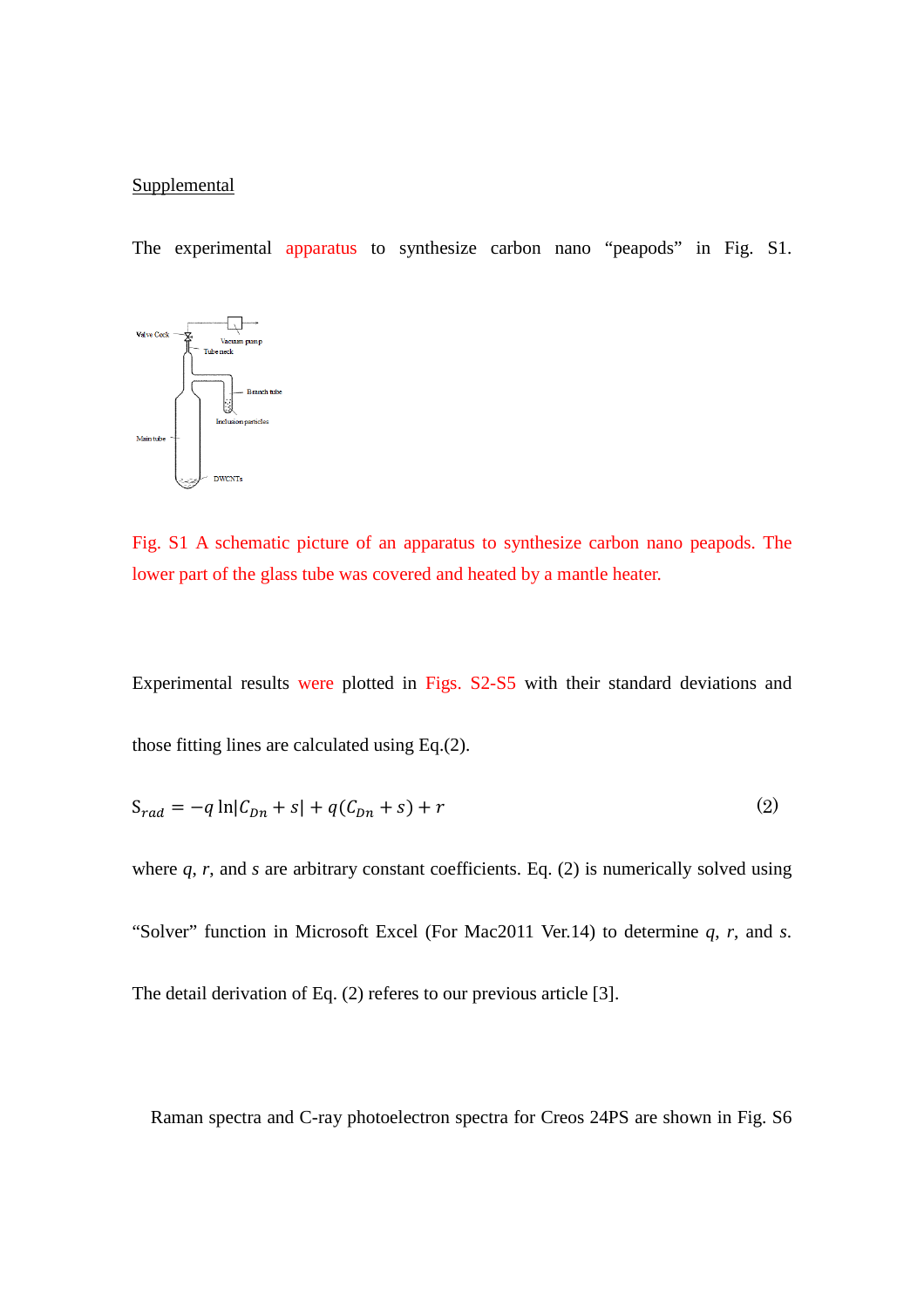and S7, respectively.



Fig. S2. Relationship between hydroxyl radical concentration ratio and CNT concentrations. (A) Toray DWCNTs, AuCl3@DWCNT peapods, and Nanocyl N-7000. (B) Toray DWCNTs and AuCl3@DWCNT peapods. Vertical bars show those standard deviations of experimental results.



Fig. S3. Relationship between hydroxyl radical concentration ratio and CNT concentrations of Creos 24PS MWCNTs and Nanocyl N-7000.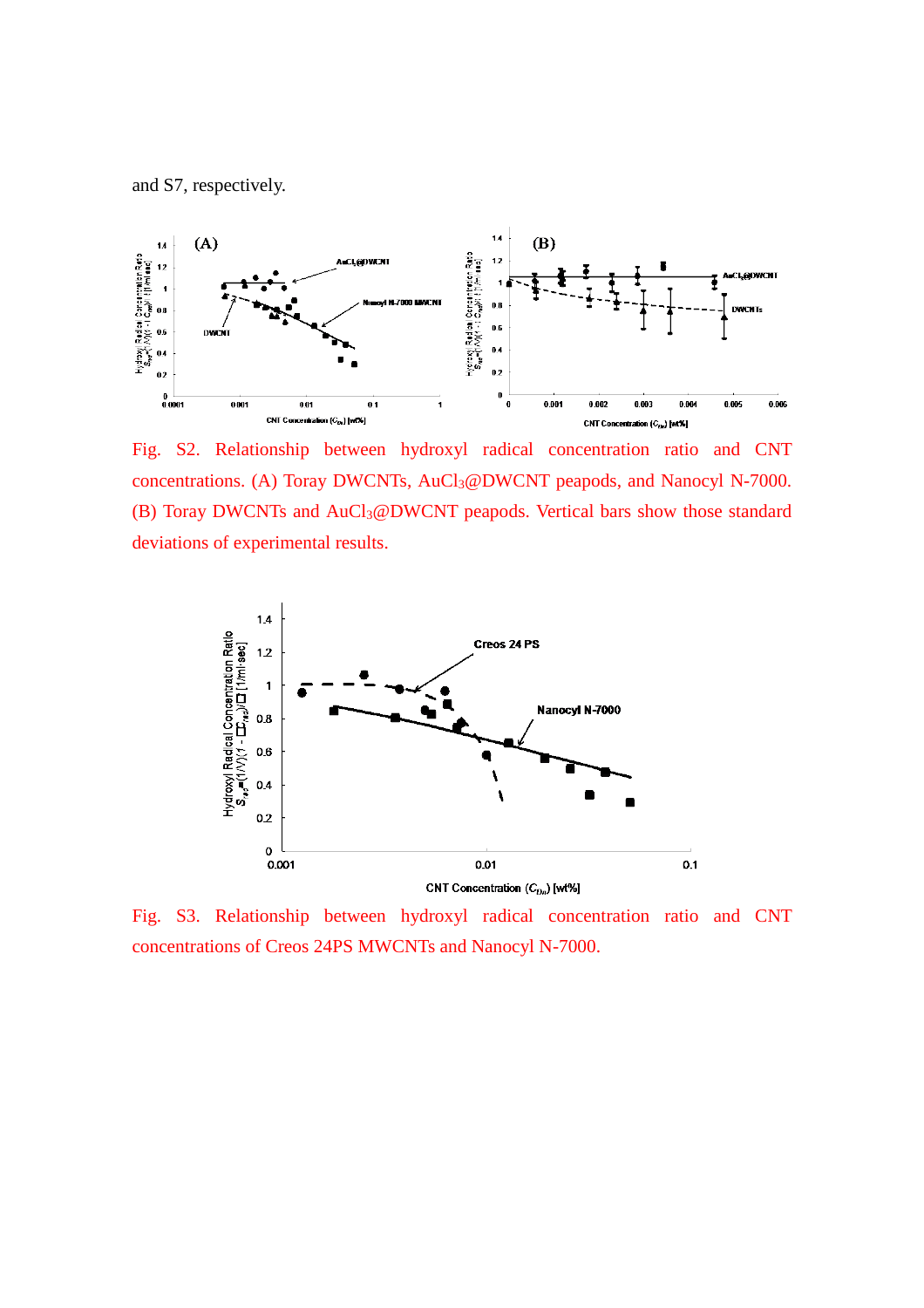

Fig. S4. Relationship between hydroxyl radical concentration ratio and CNT concentrations of Creos 24PS MWCNTs. Vertical bars show those standard deviations of experimental results.



Fig. S5. Relationship between hydroxyl radical concentration ratio and CNT concentrations of derivatives from Creos 24PS MWCNTs. Vertical bars show those standard deviations of experimental results. (A) Dew 60, (B) AR50, and (C) AR50HT-Pt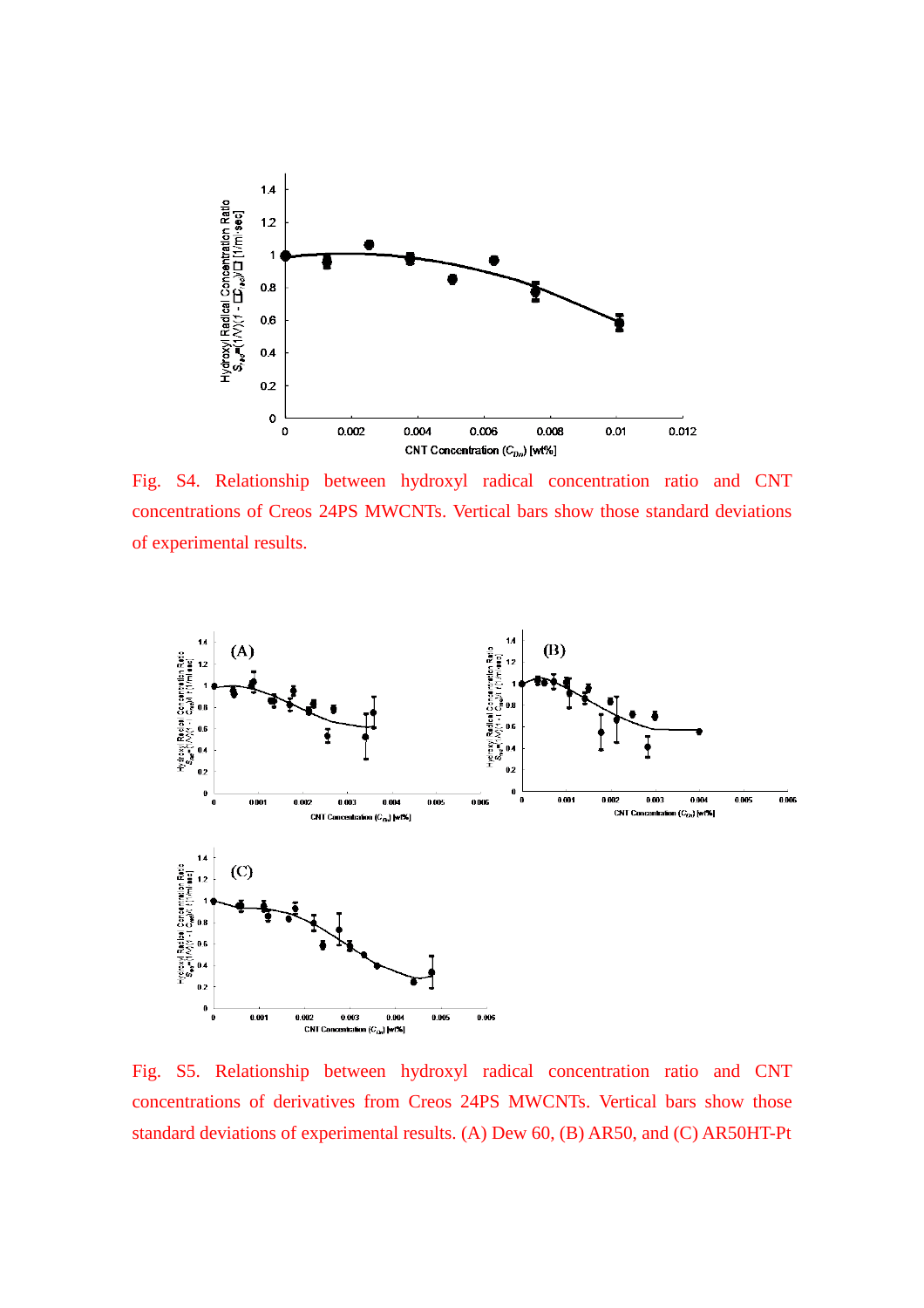

Fig. S6. Raman spectra for Creos 24PS. Measurements were carried out by Renishaw Raman Image Microscope System 1000, Renishaw UK.